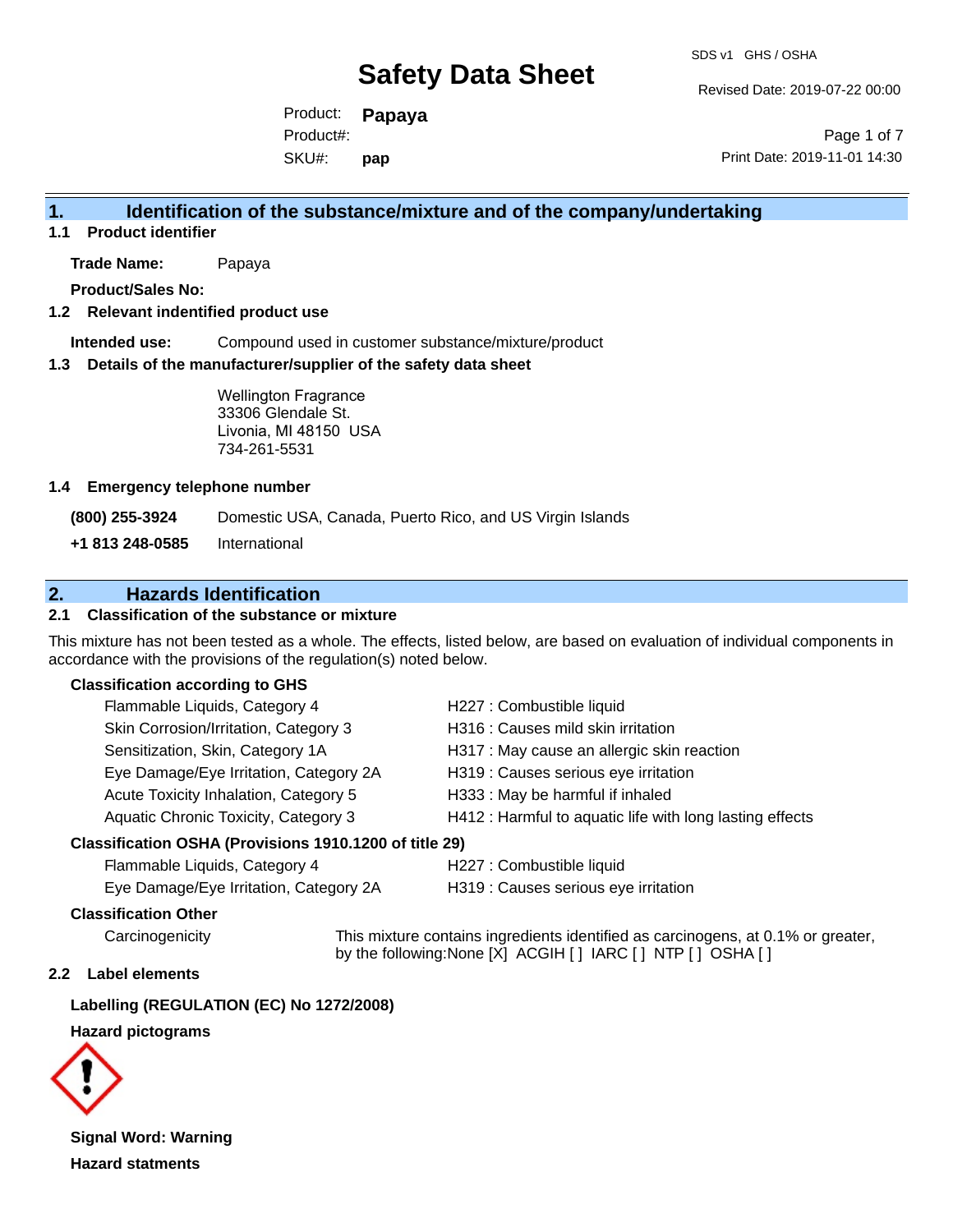SDS v1 GHS / OSHA

Revised Date: 2019-07-22 00:00

|           | Product: <b>Papaya</b> |                              |
|-----------|------------------------|------------------------------|
| Product#: |                        | Page 2 of 7                  |
| SKU#:     | pap                    | Print Date: 2019-11-01 14:30 |

| H <sub>227</sub>                | Combustible liquid                                                                                                                    |
|---------------------------------|---------------------------------------------------------------------------------------------------------------------------------------|
| H316                            | Causes mild skin irritation                                                                                                           |
| H317                            | May cause an allergic skin reaction                                                                                                   |
| H319                            | Causes serious eye irritation                                                                                                         |
| H333                            | May be harmful if inhaled                                                                                                             |
| H412                            | Harmful to aquatic life with long lasting effects                                                                                     |
| <b>Precautionary Statements</b> |                                                                                                                                       |
| <b>Prevention:</b>              |                                                                                                                                       |
| P <sub>235</sub>                | Keep cool                                                                                                                             |
| P <sub>264</sub>                | Wash hands thoroughly after handling                                                                                                  |
| P <sub>272</sub>                | Contaminated work clothing should not be allowed out of the workplace                                                                 |
| P273                            | Avoid release to the environment                                                                                                      |
| <b>Response:</b>                |                                                                                                                                       |
| $P302 + P352$                   | IF ON SKIN: Wash with soap and water                                                                                                  |
| $P304 + P312$                   | IF INHALED: Call a POISON CENTER or doctor/physician if you feel unwell                                                               |
| $P305 + P351 + P338$            | IF IN EYES: Rinse cautiously with water for several minutes Remove contact lenses if<br>present and easy to do. continue rinsing      |
| $P333 + P313$                   | If skin irritation or a rash occurs: Get medical advice/attention                                                                     |
| P337 + P313                     | If eye irritation persists: Get medical advice/attention                                                                              |
| P363                            | Wash contaminated clothing before reuse                                                                                               |
| P370 + P378                     | In case of fire: Use Carbon dioxide (CO2), Dry chemical, or Foam for extinction. Do not use<br>a direct water jet on burning material |
| Athen Hamanda                   |                                                                                                                                       |

### **2.3 Other Hazards**

#### **no data available**

# **3. Composition/Information on Ingredients**

#### **3.1 Mixtures**

This product is a complex mixture of ingredients, which contains among others the following substance(s), presenting a health or environmental hazard within the meaning of the UN Globally Harmonized System of Classification and Labeling of Chemicals (GHS):

| CAS#<br>Ingredient                  | EC#       | Conc.<br>Range | <b>GHS Classification</b>           |
|-------------------------------------|-----------|----------------|-------------------------------------|
| $100 - 51 - 6$<br>Benzyl Alcohol    | 202-859-9 | $10 - 20 %$    | H302; H313; H319                    |
| $104 - 61 - 0$<br>gamma-Nonalactone | 203-219-1 | $2 - 5%$       | H316                                |
| 123-92-2<br>Isoamyl acetate         | 204-662-3 | $2 - 5%$       | H226; H402                          |
| 110-38-3<br>Ethyl decanoate         | 203-761-9 | $2 - 5%$       | H316                                |
| 106-27-4<br>Isoamyl butyrate        | 203-380-8 | $1 - 2%$       | H <sub>226</sub> ; H <sub>401</sub> |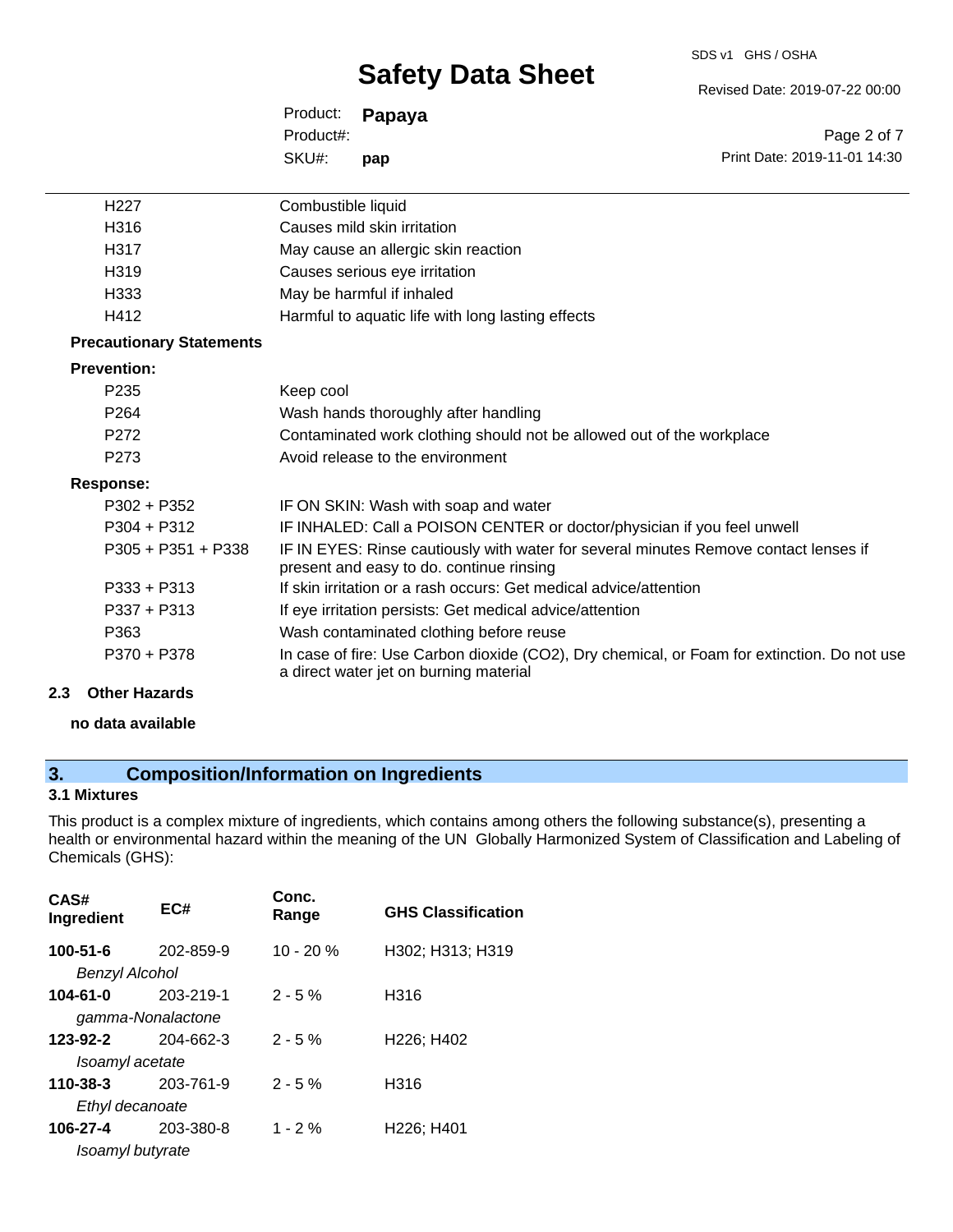SDS v1 GHS / OSHA

Revised Date: 2019-07-22 00:00

Page 3 of 7

Product: **Papaya** SKU#: Product#: **pap**

|                     |                                      | SKU#:                                                          | pap                                                                                         | Print Date: 2019-11-01 14:30 |
|---------------------|--------------------------------------|----------------------------------------------------------------|---------------------------------------------------------------------------------------------|------------------------------|
| CAS#<br>Ingredient  | EC#                                  | Conc.<br>Range                                                 | <b>GHS Classification</b>                                                                   |                              |
| 78-70-6<br>Linalool | 201-134-4                            | $1 - 2\%$                                                      | H227; H303; H315; H317; H319; H402                                                          |                              |
| 67634-00-8          | 266-803-5<br>Isoamyl Allylglycollate | $1 - 2\%$                                                      | H227; H302; H315; H401                                                                      |                              |
| 111-80-8            | 203-909-2                            | $0.1 - 1.0 \%$<br>Methyl 2-nonynoate (Methyl octine carbonate) | H302; H313; H315; H317; H400; H412                                                          |                              |
|                     |                                      | See Section 16 for full text of GHS classification codes       |                                                                                             |                              |
|                     |                                      |                                                                | See Section 16 for full text of GHS classification codes which where not shown in section 2 |                              |
|                     |                                      | Total Hydrocarbon Content $(\% w/w) = 0.00$                    |                                                                                             |                              |

| $\overline{4}$ .<br><b>First Aid Measures</b>                                  |                                                                                                               |
|--------------------------------------------------------------------------------|---------------------------------------------------------------------------------------------------------------|
| <b>Description of first aid measures</b><br>4.1                                |                                                                                                               |
| Inhalation:                                                                    | Remove from exposure site to fresh air and keep at rest.<br>Obtain medical advice.                            |
| <b>Eye Exposure:</b>                                                           | Flush immediately with water for at least 15 minutes.<br>Contact physician if symptoms persist.               |
| <b>Skin Exposure:</b>                                                          | Remove contaminated clothes. Wash thoroughly with water (and soap).<br>Contact physician if symptoms persist. |
| Ingestion:                                                                     | Rinse mouth with water and obtain medical advice.                                                             |
| 4.2 Most important symptoms and effects, both acute and delayed                |                                                                                                               |
| <b>Symptoms:</b>                                                               | no data available                                                                                             |
| <b>Risks:</b>                                                                  | Refer to Section 2.2 "Hazard Statements"                                                                      |
| 4.3 Indication of any immediate medical attention and special treatment needed |                                                                                                               |
| Treatment:                                                                     | Refer to Section 2.2 "Response"                                                                               |
| 5 <sub>1</sub><br><b>Fire-Fighting measures</b>                                |                                                                                                               |
| <b>Extinguishing media</b><br>5.1                                              |                                                                                                               |
| Suitable:                                                                      | Carbon dioxide (CO2), Dry chemical, Foam                                                                      |
| <b>Unsuitable</b>                                                              | Do not use a direct water jet on burning material                                                             |
| Special hazards arising from the substance or mixture<br>5.2                   |                                                                                                               |
| During fire fighting:                                                          | Water may be ineffective                                                                                      |
| 5.3 Advice for firefighters                                                    |                                                                                                               |
| <b>Further information:</b>                                                    | Standard procedure for chemical fires                                                                         |
|                                                                                |                                                                                                               |

### **6. Accidental Release Measures**

#### **6.1 Personal precautions, protective equipment and emergency procedures**

Avoid inhalation and contact with skin and eyes. A self-contained breathing apparatus is recommended in case of a major spill.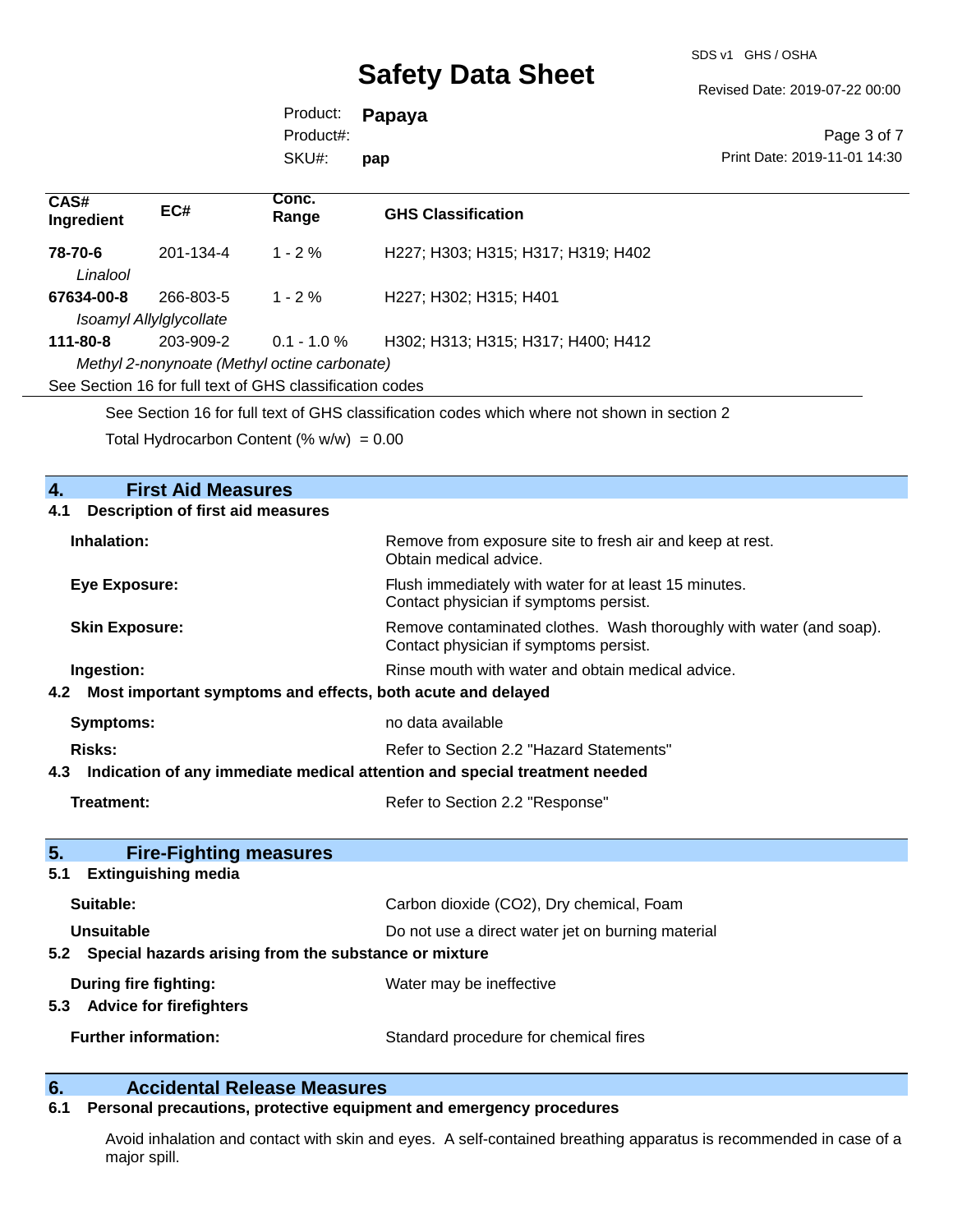Revised Date: 2019-07-22 00:00

Product: **Papaya** SKU#: Product#: **pap**

Page 4 of 7 Print Date: 2019-11-01 14:30

#### **6.2 Environmental precautions**

Keep away from drains, soil, and surface and groundwater.

#### **6.3 Methods and materials for containment and cleaning up**

Clean up spillage promptly. Remove ignition sources. Provide adequate ventilation. Avoid excessive inhalation of vapors. Gross spillages should be contained by use of sand or inert powder and disposed of according to the local regulations.

#### **6.4 Reference to other sections**

Not Applicable

# **7. Handling and Storage**<br>**7.1** Precautions for safe handling

#### **7.1 Precautions for safe handling**

Apply according to good manufacturing and industrial hygiene practices with proper ventilation. Do not drink, eat or smoke while handling. Respect good personal hygiene.

#### **7.2 Conditions for safe storage, including any incompatibilities**

Store in a cool, dry and ventilated area away from heat sources and protected from light in tightly closed original container. Avoid uncoated metal container. Keep air contact to a minimum.

#### **7.3 Specific end uses**

No information available

### **8. Exposure Controls/Personal Protection**

#### **8.1 Control parameters**

| <b>Exposure Limits:</b>      |                 |                              |       |       |      |                                           |
|------------------------------|-----------------|------------------------------|-------|-------|------|-------------------------------------------|
| <b>Component</b>             |                 |                              | ACGIH | ACGIH | OSHA | OSHA<br>TWA ppm STEL ppm TWA ppm STEL ppm |
| 123-92-2                     | Isoamyl acetate |                              | 50    | 100   | 100  |                                           |
| <b>Engineering Controls:</b> |                 | Use local exhaust as needed. |       |       |      |                                           |

#### **8.2 Exposure controls - Personal protective equipment**

| Eye protection:                | Tightly sealed goggles, face shield, or safety glasses with brow guards and side shields, etc.<br>as may be appropriate for the exposure |
|--------------------------------|------------------------------------------------------------------------------------------------------------------------------------------|
| <b>Respiratory protection:</b> | Avoid excessive inhalation of concentrated vapors. Apply local ventilation where appropriate.                                            |
| <b>Skin protection:</b>        | Avoid Skin contact. Use chemically resistant gloves as needed.                                                                           |

#### **9. Physical and Chemical Properties**

#### **9.1 Information on basic physical and chemical properties**

| Appearance:            | Liquid                                  |
|------------------------|-----------------------------------------|
| Odor:                  | Conforms to Standard                    |
| Color:                 | <b>Colorless to Nearly Colorless G0</b> |
| <b>Viscosity:</b>      | Liquid                                  |
| <b>Freezing Point:</b> | Not determined                          |
| <b>Boiling Point:</b>  | Not determined                          |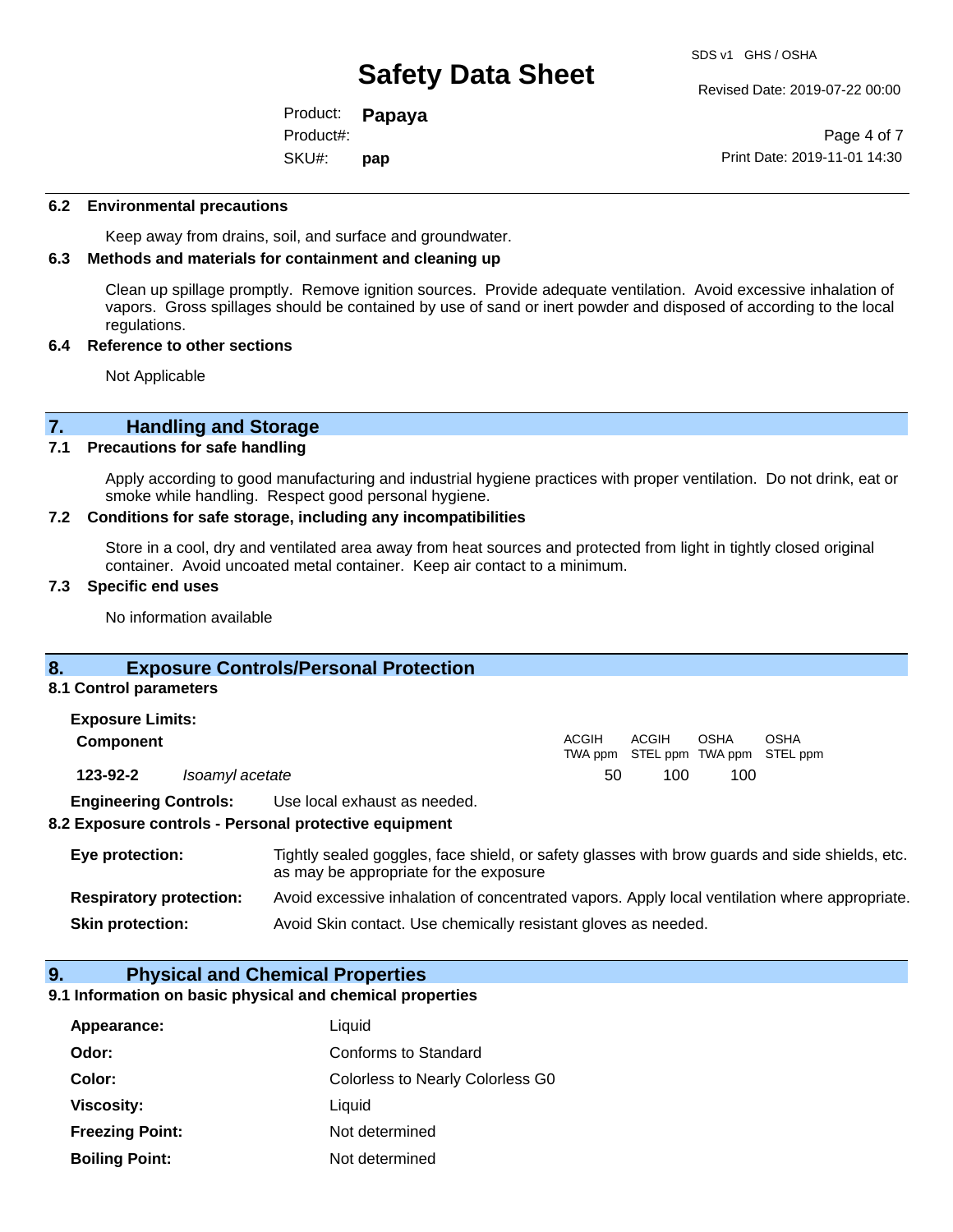Revised Date: 2019-07-22 00:00

Product: **Papaya** SKU#: Product#: **pap**

Page 5 of 7 Print Date: 2019-11-01 14:30

| <b>Melting Point:</b>        | Not determined  |
|------------------------------|-----------------|
| <b>Flashpoint (CCCFP):</b>   | 160 F (71.11 C) |
| <b>Auto flammability:</b>    | Not determined  |
| <b>Explosive Properties:</b> | None Expected   |
| <b>Oxidizing properties:</b> | None Expected   |
| Vapor Pressure (mmHg@20 C):  | 0.3988          |
| %VOC:                        | 0.40            |
| Specific Gravity @ 25 C:     | 0.9860          |
| Density @ 25 C:              | 0.9830          |
| Refractive Index @ 20 C:     | 1.4500          |

# **10. Stability and Reactivity**

**Soluble in:** Oil

| 10.1 Reactivity                         | None                                               |
|-----------------------------------------|----------------------------------------------------|
| <b>10.2 Chemical stability</b>          | Stable                                             |
| 10.3 Possibility of hazardous reactions | None known                                         |
| <b>10.4 Conditions to avoid</b>         | None known                                         |
| 10.5 Incompatible materials             | Strong oxidizing agents, strong acids, and alkalis |
| 10.6 Hazardous decomposition products   | None known                                         |

# **11. Toxicological Information**

# **11.1 Toxicological Effects**

Acute Toxicity Estimates (ATEs) based on the individual Ingredient Toxicity Data utilizing the "Additivity Formula"

| Not classified - the classification criteria are not met |
|----------------------------------------------------------|
| Not classified - the classification criteria are not met |
| (LD50: 45.5463) May be harmful if inhaled                |
| May be harmful if inhaled                                |
| Causes serious eye irritation                            |
| Not classified - the classification criteria are not met |
| May cause an allergic skin reaction                      |
| Not classified - the classification criteria are not met |
| Not classified - the classification criteria are not met |
| Not classified - the classification criteria are not met |
| Not classified - the classification criteria are not met |
| Not classified - the classification criteria are not met |
| Not classified - the classification criteria are not met |
|                                                          |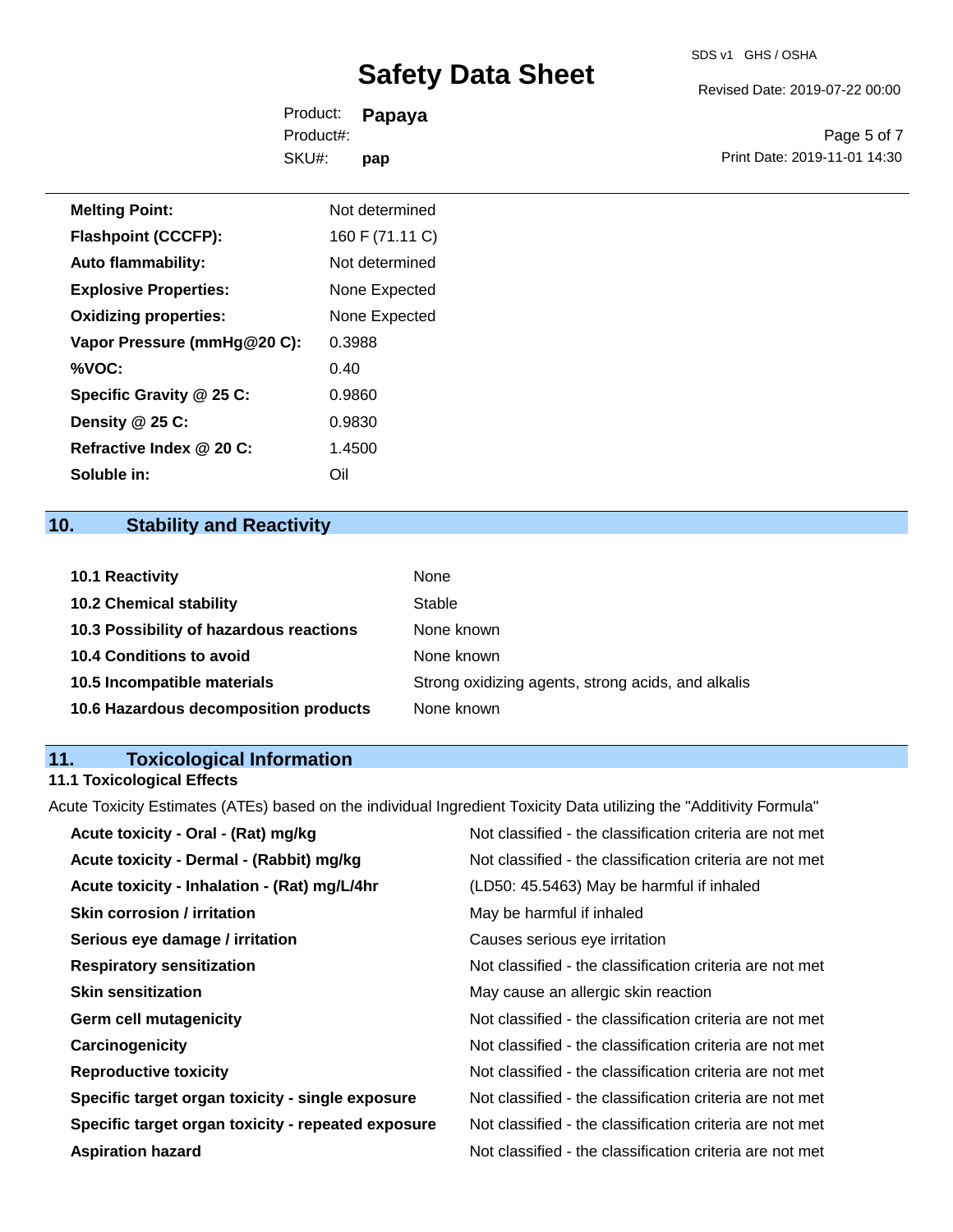SDS v1 GHS / OSHA

Revised Date: 2019-07-22 00:00

Product: **Papaya** SKU#: Product#: **pap**

Page 6 of 7 Print Date: 2019-11-01 14:30

| 12.<br><b>Ecological Information</b> |                                                          |
|--------------------------------------|----------------------------------------------------------|
| <b>12.1 Toxicity</b>                 |                                                          |
| <b>Acute acquatic toxicity</b>       | Not classified - the classification criteria are not met |
| <b>Chronic acquatic toxicity</b>     | Harmful to aquatic life with long lasting effects        |
| <b>Toxicity Data on soil</b>         | no data available                                        |
| <b>Toxicity on other organisms</b>   | no data available                                        |
| 12.2 Persistence and degradability   | no data available                                        |
| 12.3 Bioaccumulative potential       | no data available                                        |
| 12.4 Mobility in soil                | no data available                                        |
| 12.5 Other adverse effects           | no data available                                        |
|                                      |                                                          |

### **13. Disposal Conditions**

#### **13.1 Waste treatment methods**

Do not allow product to reach sewage systems. Dispose of in accordance with all local and national regulations. Send to a licensed waste management company.The product should not be allowed to enter drains, water courses or the soil. Do not contaminate ponds, waterways or ditches with chemical or used container.

## **14. Transport Information**

| <b>Class</b>                             | <b>Pack Group</b>                   | <b>Sub Risk</b> | UN-nr.                                                                                                            |
|------------------------------------------|-------------------------------------|-----------------|-------------------------------------------------------------------------------------------------------------------|
|                                          |                                     |                 |                                                                                                                   |
|                                          |                                     |                 |                                                                                                                   |
| <b>ADR/RID (International Road/Rail)</b> | Not Regulated - Not Dangerous Goods |                 |                                                                                                                   |
|                                          |                                     |                 |                                                                                                                   |
|                                          |                                     |                 |                                                                                                                   |
|                                          |                                     |                 |                                                                                                                   |
|                                          |                                     |                 |                                                                                                                   |
|                                          |                                     |                 |                                                                                                                   |
|                                          |                                     |                 | Not Regulated - Not Dangerous Goods<br>Not Regulated - Not Dangerous Goods<br>Not Regulated - Not Dangerous Goods |

| 15.                                       |                                          | <b>Regulatory Information</b> |                                     |                                                              |  |  |  |
|-------------------------------------------|------------------------------------------|-------------------------------|-------------------------------------|--------------------------------------------------------------|--|--|--|
| <b>U.S. Federal Regulations</b>           |                                          |                               |                                     |                                                              |  |  |  |
| <b>TSCA (Toxic Substance Control Act)</b> |                                          |                               |                                     | All components of the substance/mixture are listed or exempt |  |  |  |
|                                           |                                          |                               | 40 CFR(EPCRA, SARA, CERCLA and CAA) | This product contains the following components:              |  |  |  |
|                                           | 123-92-2                                 | 204-662-3 2 - 5 %             |                                     | Isoamyl acetate                                              |  |  |  |
|                                           | <b>U.S. State Regulations</b>            |                               |                                     |                                                              |  |  |  |
|                                           | <b>California Proposition 65 Warning</b> |                               |                                     | No Warning required                                          |  |  |  |
|                                           | <b>Canadian Regulations</b>              |                               |                                     |                                                              |  |  |  |
| <b>DSL</b>                                |                                          |                               |                                     | 100.00% of the components are listed or exempt.              |  |  |  |